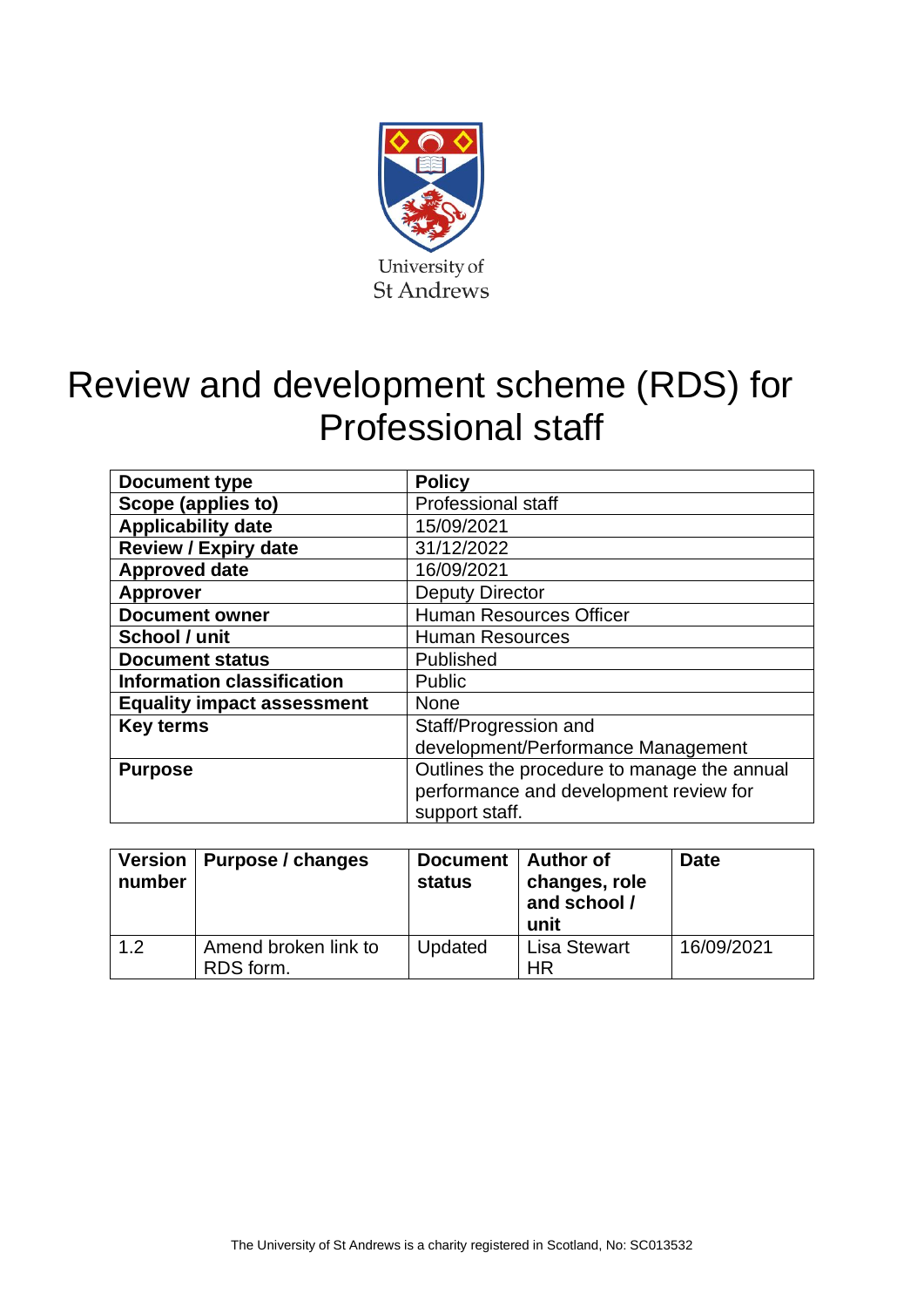#### **Table of contents**

| $\mathbf 1$ . | Introduction                                | 3              |
|---------------|---------------------------------------------|----------------|
| 2.            | Purpose of RDS                              | 3              |
| 3.            | <b>Principles</b>                           | 3              |
| 4.            | Roles and responsibilities                  | 3              |
| 5.            | Part-time employees                         | $\overline{4}$ |
| 6.            | Fixed term and standard employees           | $\overline{4}$ |
| 7.            | Absence during RDS                          | $\overline{4}$ |
| 8.            | Performance management                      | $\overline{4}$ |
| 9.            | Timetable of Review and Development Process | 5              |
| 10.           | Support available                           | 5              |
|               |                                             |                |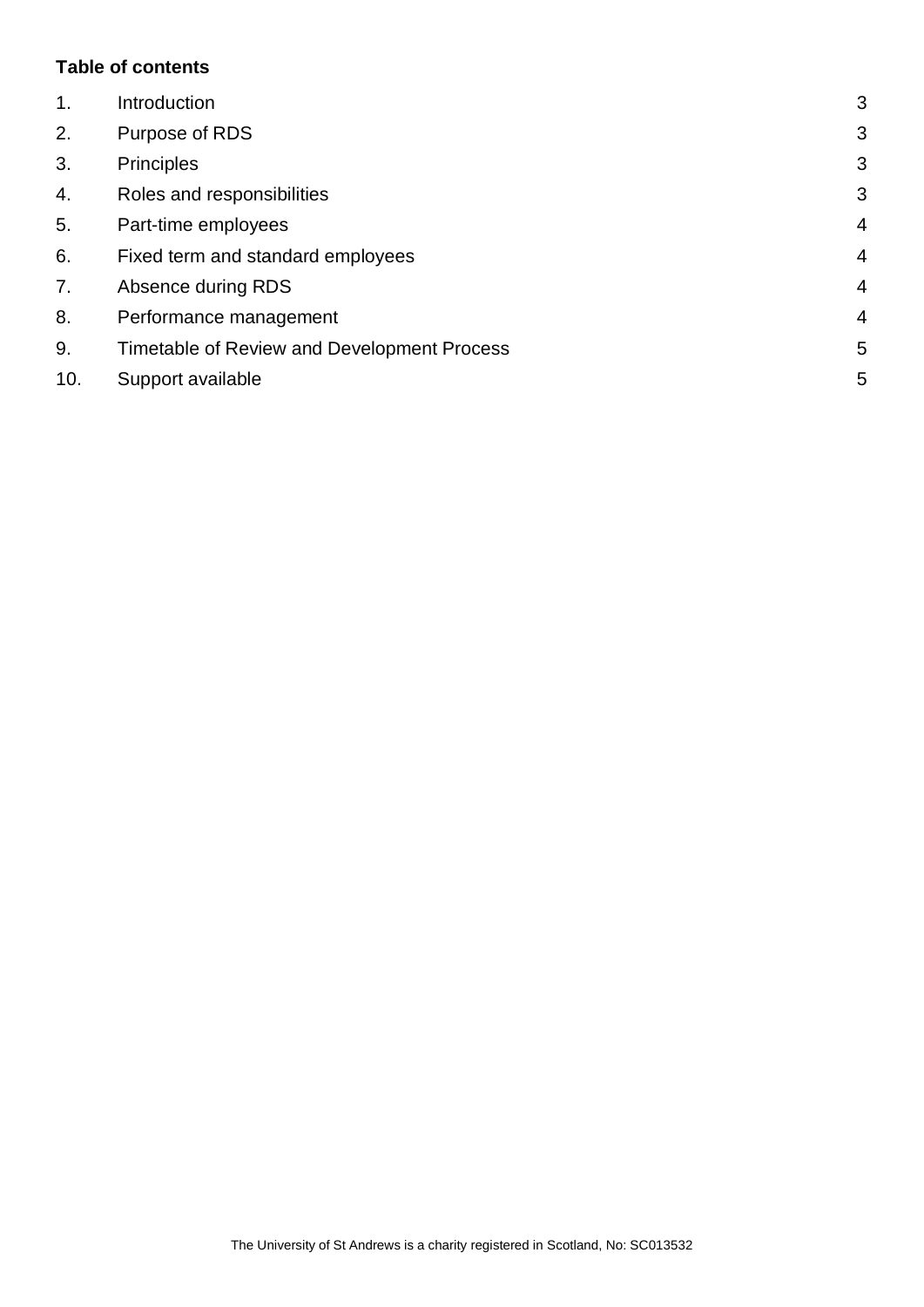#### <span id="page-2-0"></span>**1. Introduction**

- 1.1 It is important that all roles within the University support the delivery of the University's strategy and that every employee is aware of how they contribute to the overall success of the University. The Review and Development Scheme (RDS) has been designed to support this aim by providing a mechanism for discussion.
- 1.2 A key objective of the Review and Development Scheme (RDS) is to provide an opportunity to have a formal constructive two way discussion between a manager and an employee that not only sets objectives for the coming review period but reflects on the previous 12 months along with providing the opportunity to discuss training and development requirements.
- 1.3 Annually, Human Resources will remind Heads of School/Unit of the process, asking them to confirm their preferred timetable for completion (January–June/June–December).

# <span id="page-2-1"></span>**2. Purpose of RDS**

- 2.1 The key objectives of RDS are:
	- To have a formal constructive two-way discussion between manager and employee annually.
	- Review the past year, providing feedback, identifying successes, and learning from problems in the achievement of last year's objectives.
	- To agree realistic goals for the future, taking into consideration the objectives and values of the School/Unit/University, the knowledge, skills and attitude of the employee and their career development aspirations.

# <span id="page-2-2"></span>**3. Principles**

- 3.1 The principles of RDS are:
	- The scheme should be held on an annual cycle (January/June or June/December).
	- The scheme allows the employee's (Reviewee) personal contribution to be aligned to the School/Unit objectives through on-going dialogue with their manager (Reviewer).
	- The meetings allow a regular opportunity to discuss the Reviewee's strengths, concerns and aspirations at work and identify training and development needs.
	- RDS meetings will be held in confidence and any issues raised should be dealt with immediately and if necessary, the Reviewer should seek advice from their Head of School/Unit and/or Human Resources

# <span id="page-2-3"></span>**4. Roles and responsibilities**

# **4.1 Head of Unit / School**

- The Head should oversee RDS within their School/Unit.
- The Head should assist Reviewers in communicating the School/Unit strategy so that they can be used effectively within the RDS discussions.
- The Head should ensure that all Reviewees have, at the end of the review process, appropriate objectives agreed on their current [RDS form.](https://www.st-andrews.ac.uk/media/human-resources/new-policy-section-documents/reviewanddevelopment/RDS%20Form%20-%20for%20support%20staff-1.docx)
- The Head should ensure that any concerns regarding performance are addressed immediately.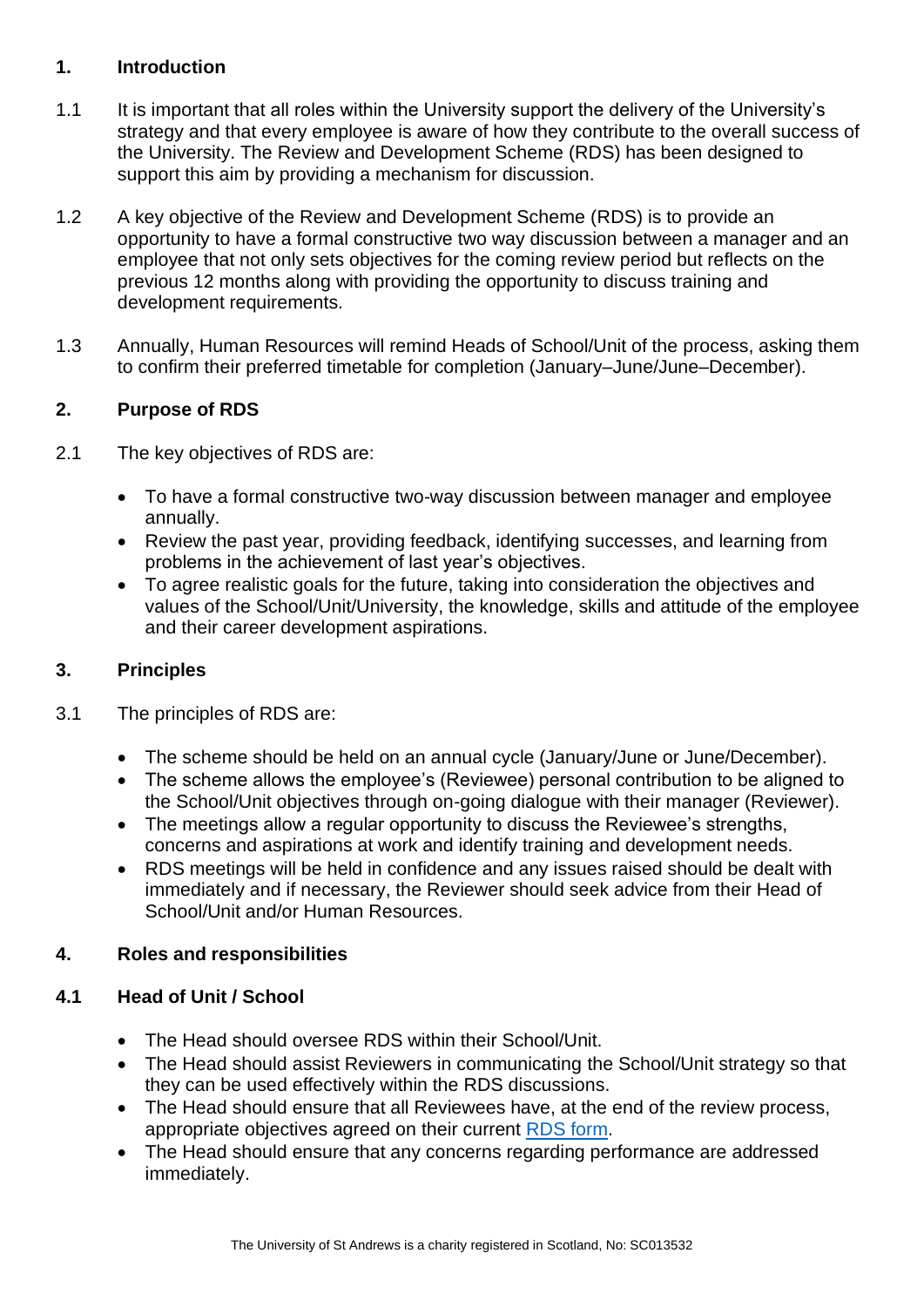# **4.2 Reviewer**

- The Reviewer should distribute the necessary [RDS forms](https://www.st-andrews.ac.uk/media/human-resources/new-policy-section-documents/reviewanddevelopment/RDS%20Form%20-%20for%20support%20staff-1.docx) and schedule interviews with the Reviewee.
- The Reviewer should ensure that the interview is conducted in a manner that meets the needs of both the Reviewee and allows the Reviewee to evidence any relevant feedback on their performance and contribution during the last 12 months.
- The Reviewer should, after the interview, pass the completed and agreed forms to the Head of School/Unit.

# **4.3 Reviewee**

- The Reviewee should complete the appropriate [RDS forms](https://www.st-andrews.ac.uk/media/human-resources/new-policy-section-documents/reviewanddevelopment/RDS%20Form%20-%20for%20support%20staff-1.docx) prior to the meetings by reviewing the last 12 months and consider their objectives and training needs for the forthcoming 12 months.
- Where appropriate, in the periods between reviews, the Reviewee should provide updates to the Reviewer in line with the dates set against any objectives.
- The Reviewee should raise any difficulties they have in meeting agreed objectives with the Reviewer and/or Head of School/Unit at the earliest opportunity.

# <span id="page-3-0"></span>**5. Part-time employees**

5.1 While RDS will operate on an annual basis and apply to all staff, the objectives agreed should recognise those that work part-time and/or part year. Any changes to the objectives as a result of an agreed change in working pattern should not imply a reduction in the quality of performance or contribution to the School/Unit objectives.

# <span id="page-3-1"></span>**6. Fixed term and standard employees**

6.1 RDS applies to both standard appointments and fixed term appointments to ensure that the progress and performance of fixed term staff are assessed against the same standards and expectations which apply to those on standard contracts.

# <span id="page-3-2"></span>**7. Absence during RDS**

7.1 Where a member of staff is absent during the RDS period, for example, on maternity/adoption leave or extended sickness absence, their objectives will be carried forward to the next RDS period. However, care must be taken not to overburden the employee on their return to work and the workload including objectives must be reasonably achievable.

# <span id="page-3-3"></span>**8. Performance management**

- 8.1 The Reviewee will normally be expected to meet all of the agreed objectives in the relevant timescales in order to contribute effectively to the operational needs and strategic aspirations of the School/Unit.
- 8.2 The Reviewer is expected to meet with the Reviewee at regular intervals to ensure that he/she is meeting their objectives. If the Reviewee is failing to meet all or some of their objectives without good reason, the Head of School/Unit should initiate the University's [Poor Performance \(Capability\) Procedure](https://www.st-andrews.ac.uk/staff/policy/hr/capabilitypoorperformanceprocedureforall/) in consultation with Human Resources. The purpose of the Poor Performance (Capability) Procedure is to be supportive if reasonably possible rather than punitive, and it should be recognised that the existence of this